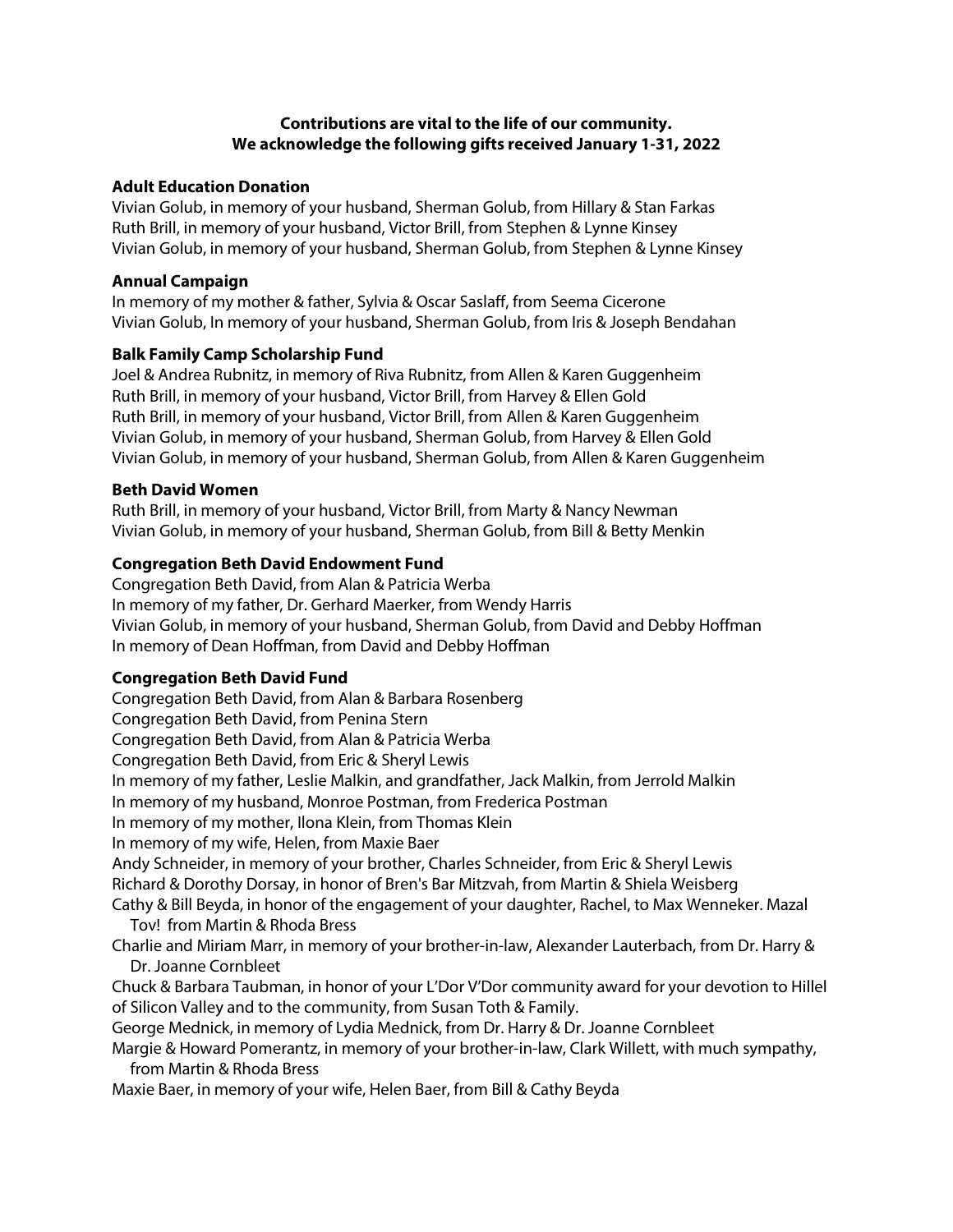Maxie Baer, in memory of your wife, Helen Baer, from Ed & Ellie Kiss Ruth Brill, in memory of your husband, Victor Brill, from Bill & Cathy Beyda Ruth Brill, in memory of your husband, Victor Brill, from Seema Cicerone Ruth Brill, in memory of your husband, Victor Brill, from Dr. Harry & Dr. Joanne Cornbleet Ruth Brill, in memory of your husband, Victor Brill, from Barrie & John Cress Ruth Brill, in memory of your husband, Victor Brill, from Karen Fihn Ruth Brill, in memory of your husband, Victor Brill, from Jane & Len Jacobson Ruth Brill, in memory of your husband, Victor Brill, from Harry & Marcia Ratner Ruth Brill & Family, in memory of Victor, we are so sorry for your loss, from Marsha & Larry Matheny Susan Gould, in memory of your uncle, Morris Stotchik, from Karen Fihn Vivian Golub, in memory of Sherman Golub, from Eric & Sheryl Lewis Vivian Golub, in memory of Sherman Golub, Sherman Golub, A mensch and kind gentleman. From

Mike & Sue Sabes

Vivian Golub, in memory of your husband, Sherman Golub, from Charlie & Miriam Marr Vivian Golub, in memory of your husband, Sherman Golub, from Debby & David Hoffman Vivian Golub, in memory of your husband, Sherman Golub, from Seema Cicerone Vivian Golub, in memory of your husband, Sherman Golub, from Dr. Harry & Dr. Joanne Cornbleet Vivian Golub, in memory of your husband, Sherman Golub, from Karen Fihn Vivian Golub, in memory of your husband, Sherman Golub, from David & Ziva Fishman Vivian Golub, in memory of your husband, Sherman Golub, from Jane & Len Jacobson Vivian Golub, in memory of your husband, Sherman Golub, from Ed & Ellie Kiss Vivian Golub, in memory of your husband, Sherman Golub, from Ed & Loretta Levin Vivian Golub, in memory of your husband, Sherman Golub, from Arieh & Rama Strod Vivian Golub, in memory of your husband, Sherman Golub, from Zhaohui Zhang Vivian Golub, in memory of your husband, Sherman Golub, with much sympathy, from Martin & Rhoda Bress Vivian Golub, in memory of your husband, Sherman Golub, from Tanya Lorien Stan Farkas, in honor of your birthday, "A hearty mazel tov on reaching this milestone in your life",

from Jane & Len Jacobson

Stan Farkas, in honor of your birthday, from Barry & Linda Brummer

#### **Jewish Education Program Scholarship Fund**

In memory of my brother-in-law, Sidney Helfand, from Sheila Weisberg Ruth Brill and Family, in memory of your husband, Victor Brill, "Our deepest sympathy", from Stephen & Helaine Green

George & Tamar Mednick & Family, in memory of Lydia Mednick, "Our deepest sympathy", from Stephen & Helaine Green

## **Kiddush Oneg Fund**

Congregation Beth David, from Robin D. Penn In memory of my father & mother, Farrel & Audrey Krawetz, from Jerome & Hindy Ganeles In honor of Barb Green's & Jan Krum's birthdays, from Arye & Barbara Green Nancy Warshofsky, in memory of your mother, Joyce Ackerman, from Lance & Wendy J. Glasser Rhonda Farber, in memory of your father, Arthur Winter, from Dr. Ike & Ronee Nassi Stan Farkas, in honor of your birthday, from Arye & Barbara Green Susan Gould, in memory of your uncle, Morris Stotchik, from Arye & Barbara Green Vivian Golub, in memory of your husband, Sherman Golub, from Elizabeth & James Batson Vivian Golub, in memory of your husband, Sherman Golub, from BIll & Cathy Beyda Vivian Golub, in memory of your husband, Sherman Golub, from Arye & Barbara Green